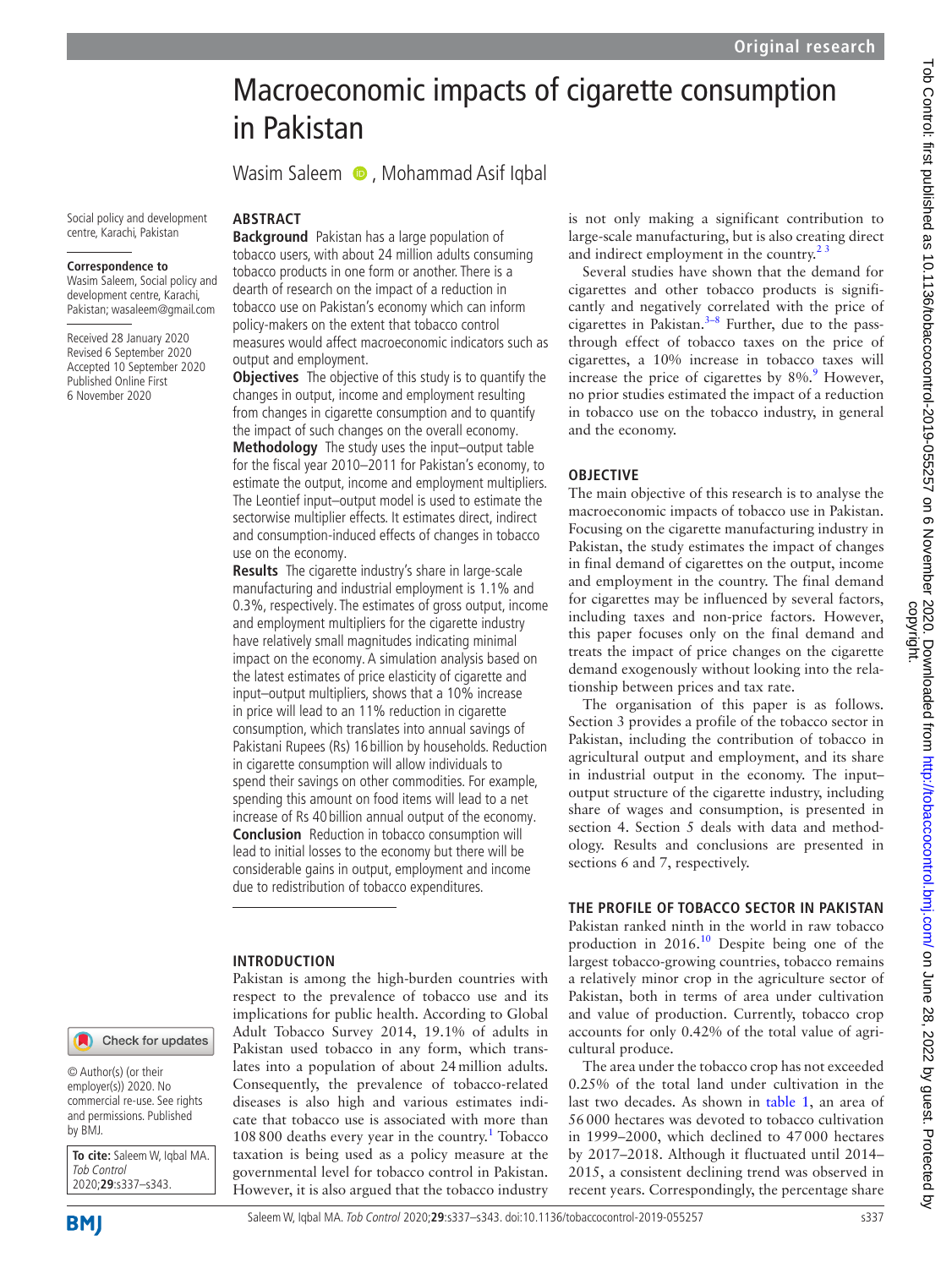#### <span id="page-1-0"></span>**Table 1** Area under cultivation and tobacco production

| Years          | <b>Total cropped</b><br>area<br>(million hectares) | Area under<br>tobacco<br>(000 hectares) | Share of area<br>under tobacco<br>cultivation (%) | Production<br>of tobacco<br>(000 Tonnes) |
|----------------|----------------------------------------------------|-----------------------------------------|---------------------------------------------------|------------------------------------------|
| 1999-2000 22.7 |                                                    | 56                                      | 0.25                                              | 108                                      |
| 2004-2005 22.8 |                                                    | 50                                      | 0.22                                              | 101                                      |
| 2009-2010 23.9 |                                                    | 56                                      | 0.23                                              | 119                                      |
| 2010-2011      | 22.7                                               | 51                                      | 0.22                                              | 103                                      |
| 2011-2012 22.5 |                                                    | 46                                      | 0.20                                              | 98                                       |
| 2012-2013 22.6 |                                                    | 50                                      | 0.22                                              | 108                                      |
| 2013-2014 22.2 |                                                    | 49                                      | 0.22                                              | 130                                      |
| 2014-2015 23.3 |                                                    | 54                                      | 0.23                                              | 120                                      |
| 2015-2016 23.7 |                                                    | 53                                      | 0.22                                              | 116                                      |
| 2016-2017 23.3 |                                                    | 47                                      | 0.20                                              | 100                                      |
| 2017-2018 23.3 |                                                    | 47                                      | 0.20                                              | 100                                      |

Source: Economic Survey of Pakistan, Finance Division, Government of Pakistan.

of tobacco in the total cropped area also declined from 0.25 to 0.2 during the same period.

In 2018, Pakistan produced 100000 tonnes of raw tobacco. On average, the level of raw tobacco production in the country remained slightly over 100000 tonnes during 1999–2000 and 2017–2018. It peaked in 2013–2014 (130000 tonnes) and showed a downward trend thereafter. The decrease in production somewhat corresponds to the decrease in the area under cultivation. The level of farm employment is also low in the sector. According to estimates, based on Pakistan's Labour Force Survey (LFS) 2014–2015, only 8200 people are employed in the growing of tobacco, which constitutes only 0.03% of the total agriculture employment in the country.

Similar to tobacco cropping, the contribution of the cigarette industry in the economy is also small in terms of output and employment. Estimates show that the share of the cigarette industry in total industrial output (in terms of the value of production) was only 1.11% in 2017–2018; it has decreased from 1.63% in 2010–2011 [\(table](#page-1-1) 2). The price increase was the main cause of this decline in the production of cigarettes as the prices of cigarettes increased by 84% during this period. Correspondingly, the share of the cigarette industry in the overall employment also declined from 0.5% in 2010–2011 to 0.3% in 2017–2018. According to the estimates based on LFS 2014– 2015, only 23000 people were employed in this sector, which include both formal and informal manufacturing of cigarettes and is computed based on the weighted share of employment of the tobacco industry in total employment.

Between 2001 and 2018, the average domestic production of cigarettes was 60billion sticks; the average per annum imports and exports during this period was 0.6billion sticks and 0.4billion sticks per annum, respectively. So, domestic

<span id="page-1-1"></span>

|            | <b>Table 2</b> Share of the cigarette industry in the production and |
|------------|----------------------------------------------------------------------|
| employment |                                                                      |

| Years          | Share in industrial production* Share in industrial employment |
|----------------|----------------------------------------------------------------|
| 2010-2011 1.63 | 0.5                                                            |
| 2014-2015 1.37 | 0.3                                                            |
| 2017-2018 1.11 |                                                                |

Source, Economic Survey of Pakistan and Labour Force Survey of Pakistan.

\*At constant factor cost of 2005–2006.

#### <span id="page-1-2"></span>**Table 3** Input-output structure of the cigarette industry (Rs million)

|                                        | Cigarette industry |
|----------------------------------------|--------------------|
| Agriculture                            | 27530              |
| Industry                               | 42101              |
| <b>Services</b>                        | 213418             |
| A.Intermediate input use across sector | 283049             |
| <b>B.Value added</b>                   | 286993             |
| C. Total Value of output $(A+B)$       | 570041             |

Source: Input–output table of Pakistan economy 2010–2011, prepared by Federal Board of Revenue (FBR).

production is the primary source of consumption of cigarettes in Pakistan.

The above indicator shows that the magnitude of the tobacco industry is relatively small. A change in the final demand for the product will have a relatively small effect on the economy. But this requires analysis of the supply chain of the tobacco industry.

## **THE INPUT–OUTPUT STRUCTURE OF THE CIGARETTE INDUSTRY**

The input–output (IO) table 2010–2011 provides structural information about the tobacco sector (manufacturing of cigarettes) in Pakistan and its linkages with the rest of the economy. It is 81 by 81 matrix, which gives information about 81 sectors of the economy and provides information about the tobacco industry, separately. It divides the output of industry into the supply to other industries for intermediate consumption and value-added (compensation of employees, consumption of fixed capital and operating surplus). The demand side consists of the intermediate demand by industry, the demand for investment, the final household consumption, the final public consumption and the net exports. The changes in prices and indirect taxes will change the final demand vector.

According to the IO table, the total value of the output of the cigarette industry was Rs 570.0billion. In order to produce this output, the cigarette industry used intermediate inputs of Rs 283billion from the agriculture, industry and services sectors ([table](#page-1-2) 3). At the sector level, the cigarette industry used the input of Rs 0.37 from services, Rs 0.07 from industry and Rs 0.05 from agriculture sectors to produce an output of Rs 1. The value added by the cigarette industry was Rs 287billion. One important finding is that the supply of this sector is not used as an input in other sectors since cigarettes are the final product directly used for consumption by individuals. In other words, the cigarette industry has no forward linkages, it has only backward linkages.

#### **The share of wages and consumption**

The household sector receives wages for work done in the cigarette industry and spends some or all of this wage income on goods and services. Using the input–output table, [table](#page-2-0) 4 shows the wages and salaries received by employees working in the cigarette industry and final private consumption expenditure by the household on cigarettes. The share of wages in the total value of the output of the cigarette industry is 1.14%, which is much lower compared with other sectors of the economy—the average share of wages in the total value of the output of all sectors of the economy is more than 10%. This indicates that the size of the income multiplier for the cigarette industry is relatively low. The share of final private consumption in total private consumption is 3%—showing a relatively large consumption-induced effect on the cigarette industry multipliers.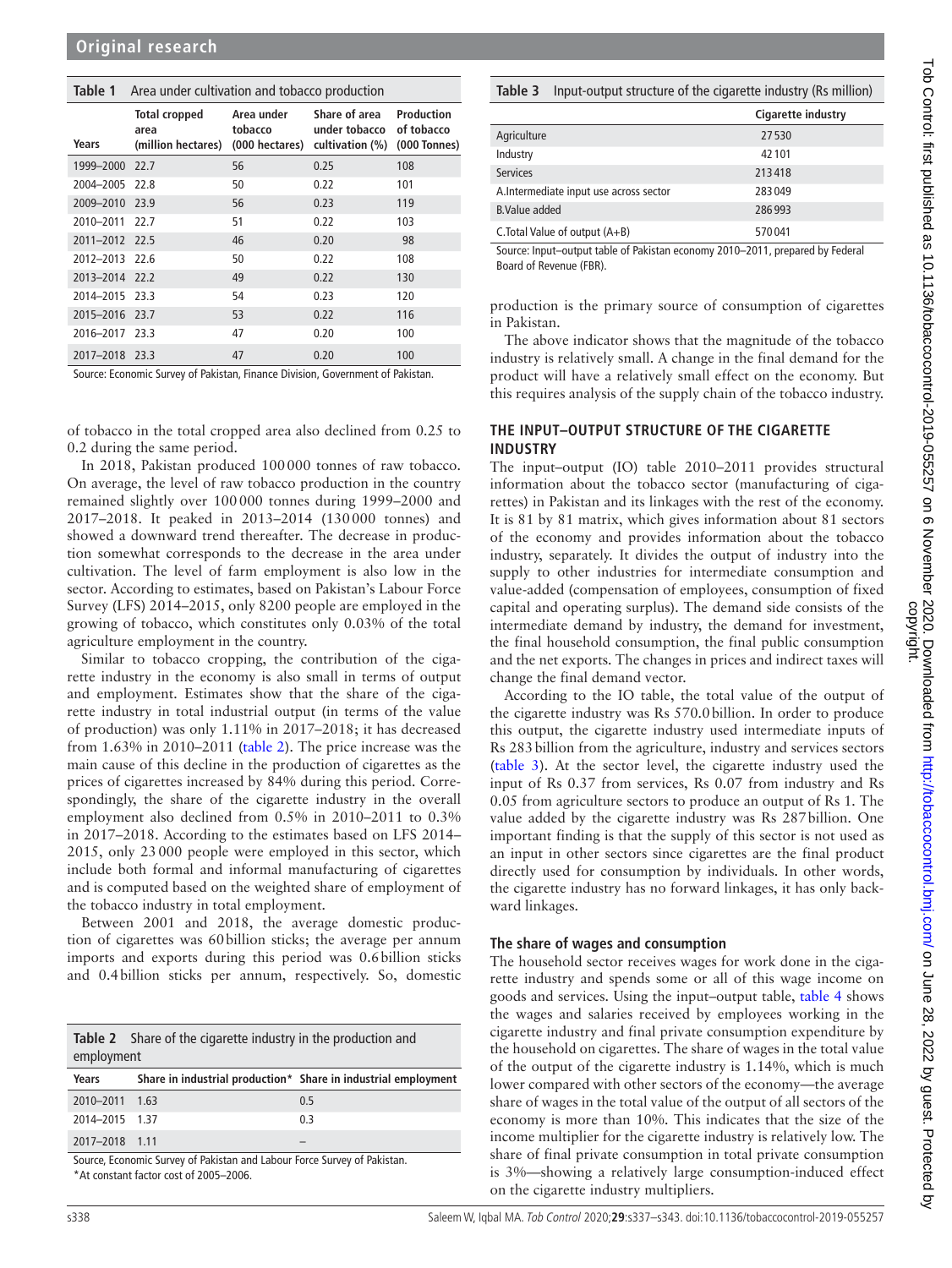<span id="page-2-0"></span>**Table 4** Wage and consumption share for the cigarette industry (Rs million)

| Heads                                            | 2010-2011 value |
|--------------------------------------------------|-----------------|
| Wages and salaries                               | 6495            |
| Total value of output                            | 570041          |
| Share in the total value of output               | 1.14%           |
| Household consumption expenditures on cigarettes | 467825          |
| Total household expenditures                     | 3%              |

Source: Input–output table of Pakistan economy 2010–2011, prepared by Federal Board of Revenue (FBR).

#### **DATA AND THE METHODOLOGY**

Input–output tables provide a detailed dissection of the intermediate transactions in an economy and are, thereby, a means of describing the supply and use of the products of an entire economic system.

We assume an economy divided into n sectors. The ratio of input to output, denoted by aij, is termed as a technical coefficient (it is the flow of input from sector j to sector i, divided by the total output of sector i). In an input-output analysis, a fundamental assumption is that the technical coefficients are assumed to be fixed, that is, inputs are employed in fixed proportions. This implies that input to output ratio is fixed over time and scale of production. The following model shows the general description of the economy:

$$
\left[\begin{array}{ccc} a_{11} & \cdots & a_{1n} \\ \vdots & \ddots & \vdots \\ a_{n1} & \cdots & a_{nn} \end{array}\right]
$$
\n
$$
\left[\begin{array}{c} Y_1 \\ \vdots \\ Y_n \end{array}\right]
$$

Vector X shows the output of each sector. Vector Y shows the final demand for each sector. The coefficients in matrix A show the amount of extra output required from each industry to produce an extra rupee worth of output from a particular industry.

$$
X = (I - A)^{-1} * YA
$$
 (A)

If the inverse  $(I - A)^{-1}$  exists then (A) has a unique solution. Matrix A is known as the direct requirements coefficient*s* matrix and the columnwise sum of technical coefficients will give the direct effect of changes in the final demand and  $\sum_{n=1}^{n} (I - A)^{-1}$ 

gives the Type I output multipliers for j<sup>th</sup> sector. As such,

Type I multiplier = initial effect + direct effect + indirect effect

It is assumed that due to a tax rate of the amount 't' the prices of cigarettes have increased by 'p<sup>\*</sup>,' and the final demand for cigarettes has decreased by Rs 1billion. In other words, the tax rate is increased by such a level that will reduce the final demand for cigarettes by Rs 1billion. This is the initial effect, which is an exogenous shock to the final demand and is shown by D in equation B. in other words, D shows the changes in the final demand of cigarettes and we assumed it to be 1 for cigarette industry and 0 for all other sectors of the economy. *X∗* shows the simulated

impact of changes in final demand on the output of the different sectors of the economy.

$$
X^* = (I - A)^{-1} * D
$$
 (B)

D shows the change in the final demand vector, which is 1 for the tobacco industry and 0 for all other sectors in our case.

The direct effect gives the impact of changes in the final demand of the cigarette manufacturing sector on the demand of inputs required from all other sectors of the economy.

The indirect effect shows the impact of changes in the final demand of cigarettes on the output, income and employment of the sectors which supply inputs to the sectors that supply inputs to the cigarette industry.

Type II multipliers incorporate household behaviour in the model. A new matrix B is created by adding a row that shows sectorwise compensation of employees (wage bill) divided by the total value of output and a column that reflects household final consumption of each industry divided by total household consumption expenditures. To differentiate, we call it matrix B rather than matrix A. In our case, matrix B has an order of 82\*82. This allows for an analysis of the impact of changes in the final demand on the economy after including the household consumption and wages of the employed labour into the model.

Type II multipliers for a sector i is the column sum of  $(I - B)^{-1}$ . The  $(I - B)^{-1}$  has one more column and a row than the  $(I - A)^{-1}$ . The elements of  $(I - B)^{-1}$  are larger than those of the  $(I - A)^{-1}$  because they include extraoutput required to meet the consumption-induced output effects.

Type II multiplier  $=$  initial effect  $+$  direct effect  $+$  indirect sales + induced effect

Consumption-induced effects=type II multiplier – type I multiplier

#### **Output multipliers**

The equations 1, 2 and 3 below will have three row vectors T1, T2 and T3:

$$
T1 = \sum_{i=1}^{n} a_{i1}
$$
 (1)

$$
T2 = \sum_{i=1}^{n} (I - A)^{-1}
$$
 (2)

$$
T3 = \sum_{i=1}^{n} (I - B)^{-1}
$$
 (3)

The sum of each column vector of the A matrix will form a new row vector denoted by T1. Similarly, by adding up each column vector of and B\*, we obtain T1, T2, and T3, respectively. Let T1', T2' and T3' be the transposes of T1, T2 and T3. The derivation of the output multipliers and their various multiplier effects is then as follows:

The initial effect is equal to changes in the final demand which in this case is one.

The vector T1 gives the direct effect for each industry/sector. The vector T2 gives the type I multiplier for each industry/ sector.

The vector  $T2 - T1$ —the initial effect matrix will give the indirect effect.

The vector T3 gives the type II multipliers for each industry/ sector.

The vector T3 – T2 gives the consumption-induced effect for each industry/sector.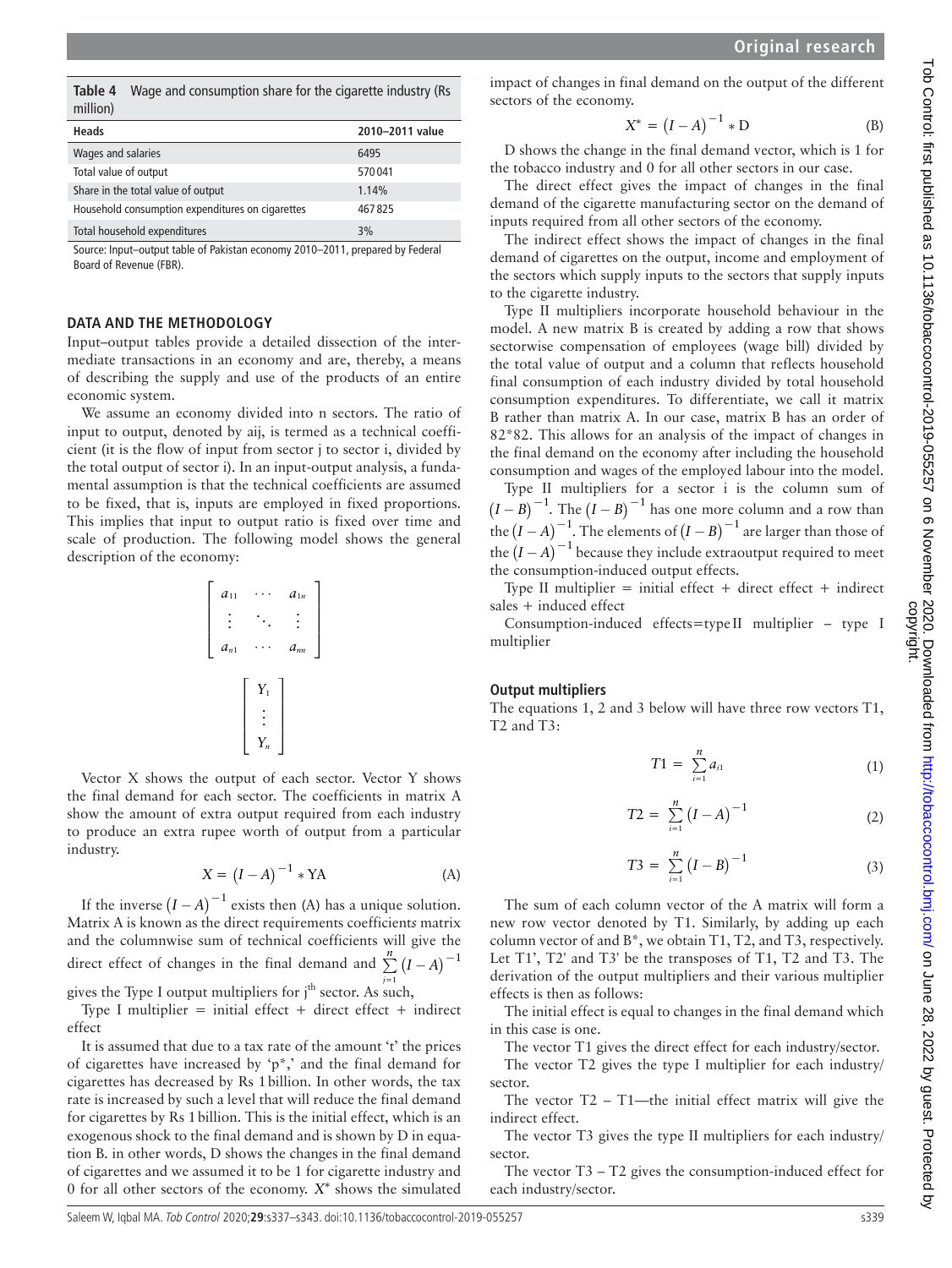# **Income multipliers**

First, we construct vector h, the vector of household income coefficients, which is obtained by dividing the income generated by households in the form of wages and salaries from each sector by the corresponding sector's total value of output. Here, it is assumed that compensation to employees (wages bill) is received by households, which is their income. The following equations are used to estimate the income multipliers:

The vector h will give the initial income effect for each industry/sector.

The vector h\*T1 will give the direct income effect for each industry/sector.

The vector h\*T2 will give the type I income multipliers for each industry/sector.

The vector  $h^*T2 - h^*T1$  will give the indirect income effect for each industry/sector.

The vector h\*T3 gives the type II income multipliers for each industry/sector.

The vector  $h^*T3 - h^*T2$  gives the consumption induce effect for each industry/sector.

#### **Employment multipliers**

First, vector E is constructed, the vector of employment coefficients, which is obtained by dividing the sector employment by the output of the corresponding sectors. Then, the employment multipliers are derived in a similar way to the income multipliers:

The vector E will give the initial employment effect for each industry/sector.

The vector E\*T1 will give the direct employment effect for each industry/sector.

The vector E\*T2 will give the type I employment multipliers for each industry/sector.

The vector  $E^*T2 - E^*T1$  will give the indirect employment effect for each industry/sector.

The vector E\*T3 gives the type II employment multipliers for each industry/sector.

The vector  $E^*T3 - E^*T2$  gives the consumption-induced effect for each industry/sector.

#### **RESULTS**

This section provides estimates of income, output, and employment multipliers for the cigarette industry in order to measure the macroeconomic impact of changes in tobacco use on different sectors of the economy.

#### **Output multipliers**

We now present the output multiplier effects for changes in demand for the cigarette industry. The output multiplier for the cigarette industry is defined as the total value of production by all industries of the economy required to produce one extra rupee worth of final demand for that industry's output.

To estimate the output multipliers, the first task is to estimate the technical coefficient for cigarette manufacturing, which indicates the direct effect of changes in the production of the cigarette industry on other sectors/industries. As shown earlier, cigarette production used intermediate inputs of Rs 0.5 to produce an output of Rs 1.0, implying that if the final demand of the sector is decreased by Rs 1.0billion, the cigarette industry will reduce its demand for input by Rs 0.5billion from other sectors. [Table](#page-3-0) 5 presents the industrywise breakdown of the direct effect of changes in the output of the cigarette industry on the other sectors. The major sectors with backward linkages to the cigarette industry include trade, paper and printing, tobacco and

#### <span id="page-3-0"></span>**Table 5** Intermediate inputs used by the cigarette industry (industries with the highest direct effect)

| <b>Industries</b>                   | Value of input<br>(Rs million) | Direct effect<br>(Value of Input/total<br>value of the output of<br>the cigarette industry) |
|-------------------------------------|--------------------------------|---------------------------------------------------------------------------------------------|
| Trade                               | 188358                         | 0.330                                                                                       |
| Paper and printing                  | 38240                          | 0.067                                                                                       |
| Tobacco                             | 27343                          | 0.048                                                                                       |
| Road                                | 20664                          | 0.036                                                                                       |
| Other chemicals                     | 1878                           | 0.003                                                                                       |
| Railway                             | 1861                           | 0.003                                                                                       |
| Insurance                           | 1565                           | 0.003                                                                                       |
| Electricity, water works and supply | 866                            | 0.002                                                                                       |
| Refined petroleum                   | 402                            | 0.001                                                                                       |
| Other sectors                       | 1872                           | 0.003                                                                                       |
| Direct effect                       | 283049                         | 0.50                                                                                        |

Source: Input–output table of Pakistan economy 2010–2011, prepared by Federal Board of Revenue (FBR).

roads. These four sectors would absorb 97% of the total direct effect, with the trade sector being the largest. The trade sector includes wholesale and retail trade which is a major economic activity involving purchasing inputs and selling the final output; paper and printing is the second-largest input supplier as the paper is used as a major input in packing and wrapping of cigarettes. Raw tobacco is also an important input for cigarettes, and finally, transport is a major input for supplying these inputs to the cigarette industry and supplying final products in the market.

The indirect effect shows the impact on the sectors which supply inputs to the input-supplying sector of the cigarette industry. The indirect effect is estimated to be 0.41.

[Table](#page-3-1) 6 provides the estimates of type I (simple) output multiplier and type II (total) output multiplier. The simple multiplier does not include the changes in output due to changes in consumption and wages. Accordingly, the value of the simple multiplier (1.91) indicates that a Rs 1.0billion decrease in final demand for cigarettes will reduce the output of the economy by Rs 1.9billion.

Consumption expenditure by households also leads to additional demand (or output) in the economy. This induced production of extra goods and services is referred to as the consumption-induced effect. The total multipliers are calculated considering the initial effects, the production-induced effects and the consumption-induced effects. The total output multiplier for the 'cigarette industry' in Pakistan is estimated to be 2.90. This implies that an additional output of Rs 2.9 is required from all industries to satisfy an increased consumption of Rs

<span id="page-3-1"></span>

| Output multipliers for the cigarette industry of Pakistan<br>Table 6                                     |                    |  |  |
|----------------------------------------------------------------------------------------------------------|--------------------|--|--|
| <b>Type of multipliers</b>                                                                               | Cigarette industry |  |  |
| A.Initial effect                                                                                         | 1.000              |  |  |
| <b>B.Direct effect</b>                                                                                   | 0.50               |  |  |
| C.Indirect effect                                                                                        | 0.41               |  |  |
| D. Type I (simple)                                                                                       | 1.91               |  |  |
| E.Consumption-induced effect (F-D)                                                                       | 0.99               |  |  |
| F. Type II (total) multiplier                                                                            | 2.90               |  |  |
| Source: Input-output table of Pakistan economy 2010-2011, prepared by Federal<br>Board of Revenue (FBR). |                    |  |  |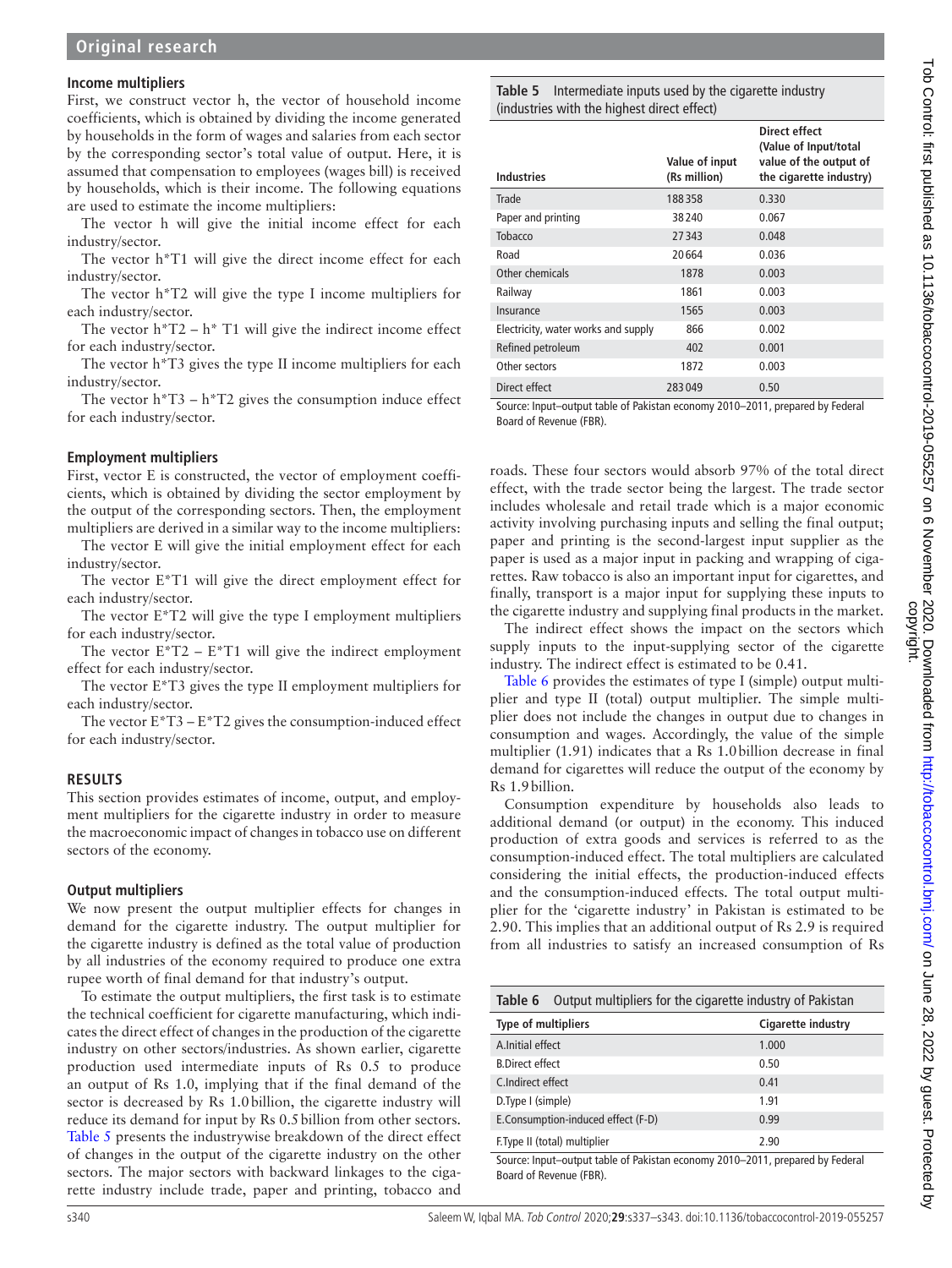| Top Control: trist published as 10.1136/topaccocontrol-2019-055257 on 6 November 2020. Downloaded from http://<br>T->ド つ>>++>-ド f::->+ >--ト「!:-ト」>ユ コ o ユつ ユユ2のイ+^ト^-フ<>->-<br><b>SALE CONTROLLER TO THAT TO THE CONTROLLER</b> |
|---------------------------------------------------------------------------------------------------------------------------------------------------------------------------------------------------------------------------------|
|                                                                                                                                                                                                                                 |
|                                                                                                                                                                                                                                 |

<span id="page-4-0"></span>

| Income multipliers for cigarette industry<br>Table 7         |                    |
|--------------------------------------------------------------|--------------------|
| <b>Type of multipliers</b>                                   | Cigarette industry |
| A.Initial effect (share of wages % of total value of output) | 0.008              |
| <b>B.Direct effect</b>                                       | 0.065              |
| C.Indirect effect                                            | 0.146              |
| D.Simple multiplier                                          | 0.167              |
| E.Consumption-induced effect (F-C)                           | 0.217              |
| F. Total multiplier                                          | 0.385              |

1.0 in the cigarette industry, as well as to satisfy the additional demand generated by the increased wages, salaries and supplements resulting from all increased output. In other words, the output of the economy will decrease by Rs 2.9billion due to a reduction of Rs 1.0billion in the final demand for cigarettes.

It is important to note that the magnitude of the output multiplier of the cigarette industry is on the smaller side compared with other sectors of the economy. For instance, the magnitude of multipliers of the top five sectors ranges between 5.37 and 8.59, which include beverages, cooking oil, fuel, sugar, and construction. The bottom five sectors are insurance, slaughtering, pulses, retail trade, and housing where the size of multipliers lies between 2.35 and 2.57.

#### **Income multipliers**

The wage income multiplier is defined as the change in the total value of income from wages, salaries and supplements due to change in the final demand for the output of an industry. As mentioned earlier, the share of wages and salaries in the cigarette industry is 1.14% of the total value of the output of the cigarette industry ([table](#page-2-0) 4), implying that a change in final demand would lead to a small wage income effect.

Estimates for type I and type II wage income multipliers for the cigarette industry in Pakistan are presented in [table](#page-4-0) 7. The results show that a reduction of Rs1.0billion in the final demand for cigarettes will have an initial effect of Rs 0.008 billion on the income of the people employed in the cigarette industry. The sectors which directly supply inputs to the cigarette industry will decrease the demand for labour and their wage bill will be reduced by Rs 0.065billion (direct effect). The wage bill of the sectors that supply inputs to the input-supplying sector of the tobacco industry will be reduced by Rs 0.15billion (indirect effect). The simple wage income multiplier shows that the wage income in the economy will decline by Rs 0.167billion. Subsequently, this decrease in the income level will lead to lower consumption expenditure. The estimates show that due to a decrease in final demand, the consumption-induced effect on income will be Rs 0.217billion.

Finally, the value of the total wage income multiplier (0.385) implies that due to a decrease of Rs 1.0billion in the final demand of cigarettes, the income level in the economy will decline by Rs

<span id="page-4-1"></span>

| Table 8<br>Employment coefficient |                               |                                  |                                                     |
|-----------------------------------|-------------------------------|----------------------------------|-----------------------------------------------------|
|                                   | Output<br>(Billion Rs)<br>(A) | People<br>employed<br>(000's(B)) | <b>Employment</b><br>Coefficient<br>$C = B/A$ *1000 |
| Agriculture                       | 5658                          | 19301                            | 3411                                                |
| Food products                     | 2960                          | 699                              | 236                                                 |
| Cigarettes                        | 570                           | 31                               | 54                                                  |
| <b>Textiles</b>                   | 2269                          | 1008                             | 444                                                 |
| Paper and printing                | 366                           | 165                              | 450                                                 |

<span id="page-4-2"></span>**Table 9** Employment multipliers for the cigarette industry (to produce an output of RS 1 billion)

| <b>Type of multipliers</b>                | Cigarette industry |
|-------------------------------------------|--------------------|
| A.Initial effect (employment coefficient) | 54                 |
| <b>B.Direct effect</b>                    | 27                 |
| C.Indirect effect                         | 21                 |
| D. Simple Multiplier (type I multiplier)  | 101                |
| E.Consumption-induced effect (F-D)        | 20                 |
| F. Total Multiplier (type II multipliers) | 171                |

0.385billion. Thus, the impact of the wage income multiplier is very small compared with the other sectors of the economy.

#### **Employment multipliers**

Employment multipliers measure the effect on employment of one-unit change in the final demand for cigarettes. The first step is to estimate the employment coefficient for all the sectors included in the input–output table, which are calculated by dividing the number of employed persons in a given industry by the total value of the output of that industry. [Table](#page-4-1) 8 gives the employment coefficients of a few sectors



<span id="page-4-3"></span>**Figure 1** Impact of reduction in tobacco consumption on the economy

Saleem W, Iqbal MA. Tob Control 2020;**29**:s337–s343. doi:10.1136/tobaccocontrol-2019-055257 s341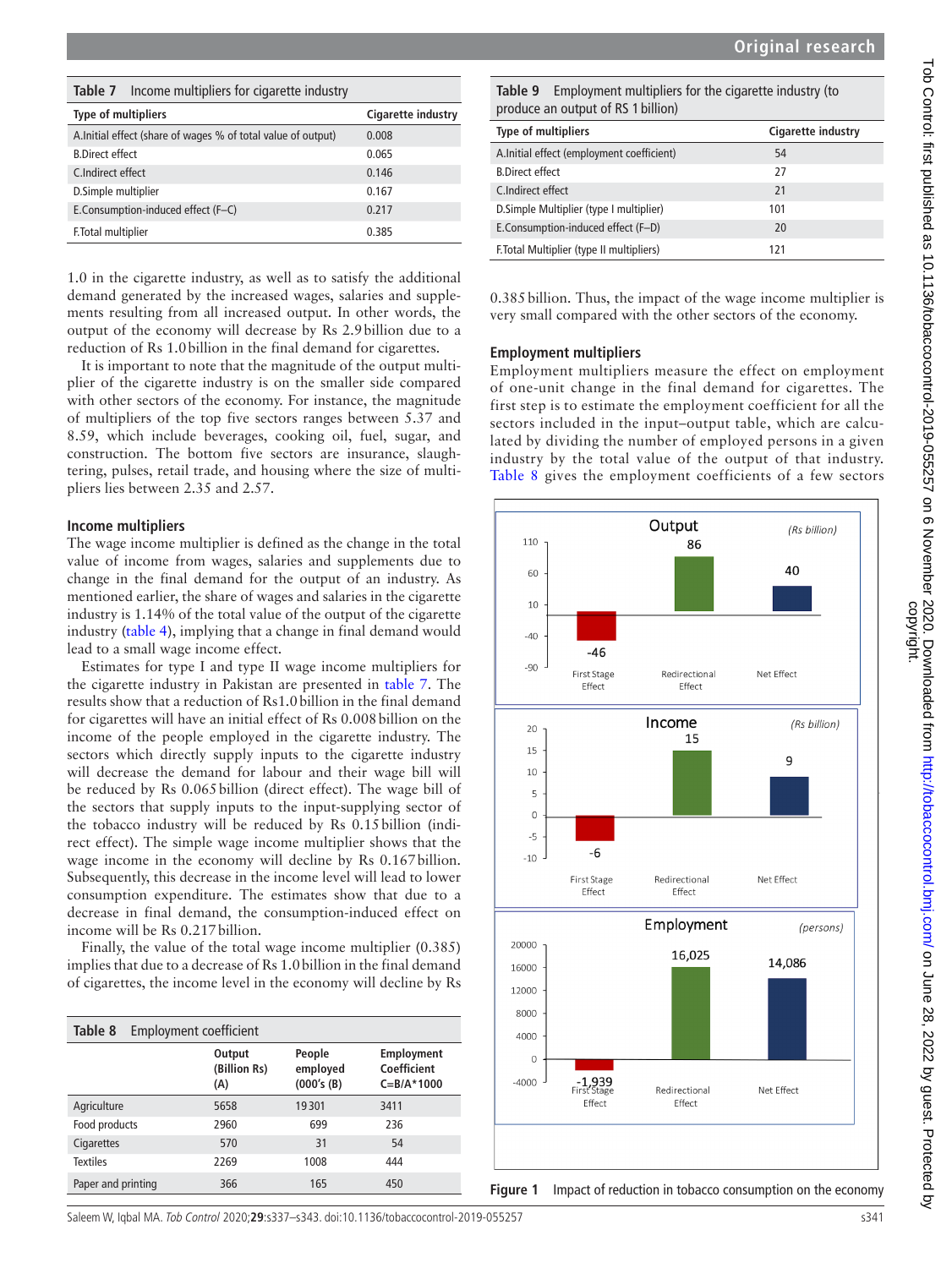# **Original research**

for comparison. The employment coefficient shows that if the output of the cigarette industry decreases by Rs 1 billion, employment in this sector will decrease by 54 persons. It is evident that the employment effect in the cigarette industry is the lowest among all other sectors of the economy since it is not a labor-intensive sector.

The effect based on the employment coefficient can be seen as the initial effect [\(table](#page-4-2) 9). Further, the direct effect and indirect effect are estimated to be 27 and 21, respectively. Thus, the simple employment multiplier shows that the overall employment will be reduced by 101 persons. Finally, after adjusting for the consumption-induced effect, the value of the total employment multiplier indicates that due to the Rs 1billion decrease in the final demand of cigarettes, the total employment loss to the economy would only be 121 persons.

# **Simulation: expenditure switching from tobacco to food items**

The reduction in cigarette consumption would allow individuals to spend their savings on other commodities depending on their consumption preferences. While the analysis of consumption elasticities is beyond the scope of the study, we developed a scenario to simulate the macroeconomic impact of a tobacco-free economy. This simulation is based on the following assumptions:

Based on the latest estimates of price elasticity of demand,<sup>[6](#page-6-4)</sup> the analysis shows that a 10% increase in price will lead to an 11% reduction in cigarette consumption. Given the total estimated expenditure of Rs 150billion on cigarettes, this would translate into a household saving of Rs 16billion in a year, due to a reduction in consumption expenditure on tobacco products. We conducted a simulation exercise with the assumption that individuals would spend 50% of the saved income (from reduced tobacco use) on food-related products and 50% on the education of their children. To compute the redirectional impact of tobacco use we used food and education multipliers. The results show that a Rs 16billion reduction in consumer expenditure on cigarettes will lead to a net increase of Rs 40billion in the output of the economy. Initially, reducing tobacco consumption will reduce the output of the economy by Rs 46billion due to a reduction in cigarette industry production. But consumers will spend the money that they saved from not using tobacco on other goods and services. This will lead to an increase in output by Rs 86billion. Therefore, the net effect would be a Rs 40billion increase in output. Similarly, the effects on income and employment are also positive (see [figure](#page-4-3) 1).

One of the limitations of the study is that it assumes a 100% redirectional impact of tobacco use. It treats tobacco taxes and prices exogenously. This is a general limitation of the IO model, which can be addressed by using a computational general equilibrium model, but the latter requires an updated social accounting matrix (SAM). Unfortunately, the latest available SAM of Pakistan is outdated and it does not provide information about the tobacco industry separately.<sup>[11](#page-6-5)</sup>

# **CONCLUSIONS AND POLICY IMPLICATIONS**

The findings show a small contribution of the tobacco sector into the national economy of Pakistan. For instance, despite being one of the largest tobacco-growing countries, tobacco is not a major crop in Pakistan and accounts for less than half of a percent of the total value of agricultural produce and only 0.2% of the total area under cultivation. Likewise, the cigarette

industry is not a major contributor in the manufacturing sector and Gross Domestic Product (GDP), with a 1% share in total value added of large-scale manufacturing and less than a half per cent in industrial employment.

The macroeconomic impacts of reducing cigarette consumption were looked into by tracing out backward and forward linkages. The estimates of gross output, income, and employment multipliers based on the input-output table for the cigarette industry have relatively small magnitudes. This implies that changes in consumption of cigarettes will generate relatively small impacts on the other sectors of the economy in general and on the overall economy. Reduction in tobacco consumption will lead to initial losses to the economy but there will be considerable gains in output, employment and income if expenditures are redirected to other sectors with high multipliers.

These findings are in contradiction to the tobacco industry's claim that a decline in consumption of cigarettes leads to a huge loss in output, employment and income of the people working in the tobacco sector and allied activities. Therefore, the findings suggest adopting policies to reduce tobacco use will not have any significant impact on the economy.

## **What this paper adds**

# **What is already known on this subject**

► The increase in prices leads to a reduction in the consumption of tobacco, but we do not know how they affect the output, income and employment in the other sectors related to the tobacco sector.

#### **What this paper adds**

- ► This study estimates the changes in output, income and employment resulting from changes in tobacco use.
- ► The cigarette industry has a small contribution in terms of its share in the economy.
- ► Reduction in tobacco consumption will lead to initial losses to the economy, but there will be considerable gains in output, employment and income if expenditures are redirected to other sectors.

**Contributors** This article is based on research report entitled 'Macroeconomic Impacts of Tobacco Use in Pakistan'. The authors are Research Associate and DMD, respectively, at the Social Policy and Development Centre (SPDC).

**Funding** SPDC is funded by the University of Illinois at Chicago's (UIC) Institute for Health Research and Policy to conduct economic research on tobacco taxation in Pakistan. UIC is a core partner of the Bloomberg Philanthropies' Initiative to Reduce Tobacco Use.

**Disclaimer** The views expressed in this document cannot be attributed to, nor do they represent, the views of UIC, the Institute for Health Research and Policy, or Bloomberg Philanthropies.

**Competing interests** None declared.

**Patient consent for publication** Not required.

**Provenance and peer review** Not commissioned; externally peer reviewed.

**Data availability statement** Data are available on reasonable request. the study uses input output table for Pakistan economy, these are developed by Federal Board of Revenue, Government of Pakistan.

#### **ORCID iD**

Wasim Saleem <http://orcid.org/0000-0002-9511-7628>

#### **REFERENCES**

<span id="page-5-0"></span>1 The Nation. Alarming number of tobacco users in Pakistan: report the nation, 2018. Available: [https://nation.com.pk/19-Apr-2018/alarming-number-of-tobacco-users-in](https://nation.com.pk/19-Apr-2018/alarming-number-of-tobacco-users-in-pakistan-report)[pakistan-report](https://nation.com.pk/19-Apr-2018/alarming-number-of-tobacco-users-in-pakistan-report)